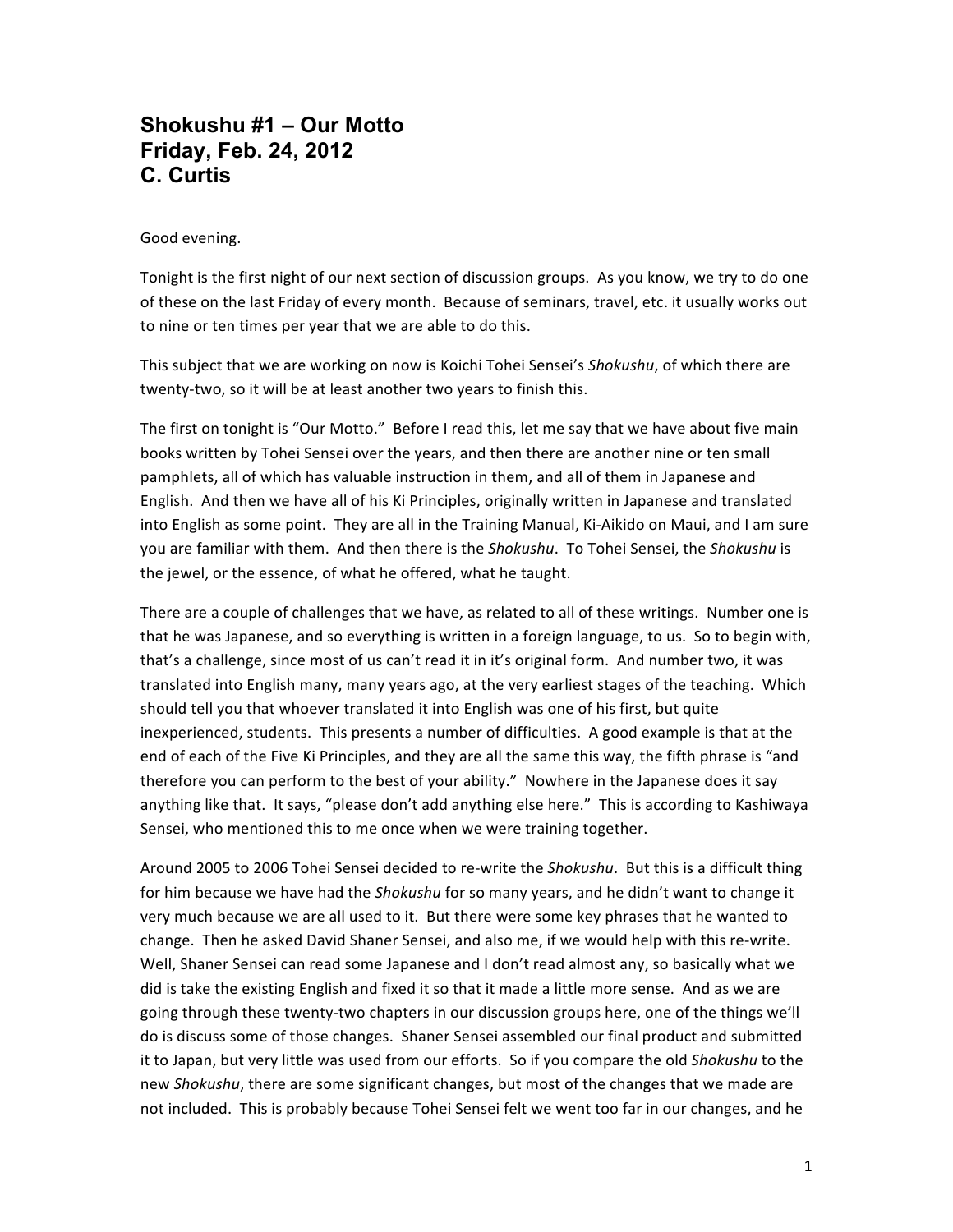wanted to adhere more to the original so as not to make it too difficult for the students. Which of course is fine.

So we have these challenges that we have to recognize when we read this. So what do I mean here? What is the problem with having and inexperienced person translate Tohei Sensei's teachings, if the translator understands both English and Japanese fluently?

# Student: It's an experiential teaching. And if he doesn't have that experience he can't articulate *it* from the place of that experience.

Yes, exactly right. And furthermore, one of the primary conditions, as we are developing ourselves through the years in Aikido, that we all have to come to confront, is the relative value of that progress. In other words, Tohei Sensei talks about the shoga world, which he calls the relative world, and the taiga world, which is the absolute or universal realm. And as we're progressing through this *keiko* training, this self-development training, it's all *shoga*, it's all relative. Everything in the relative world is compared to something else. All of the values that we place on things have to intrinsic value except relative to something else. Tall does not exist by itself. It only exists relative to short. Same thing with large and small, far and near. So in time and space, everything is relative and nothing can stand alone.

But that's not how we live and refer to and use this world, is it? We act as if it's absolute. So when we begin seriously training, at some point, hopefully sooner rather than later, we begin to realize that no matter how much we perfect ourselves in all the aspects of this training, what have we actually accomplished, if there is an infinite amount to accomplish? What are you comparing yourself to when you say, "OK, I'm coming along. I'm doing a pretty good job now."

Well, we give you these black belts, brown, purple, and blue belts. And then even after you get black belt we give you more ranks, second, third, fourth, fifth, sixth, seventh, eighth, ninth, tenth? That's fine, but we become attached to these ranks and compare ourselves to each others. I am higher rank than you, so that makes me something special. But there is always someone higher rank, and there is always someone lower rank. So everybody is always in the same relative position, compared to other people. So we don't actually get anywhere when we compare ourselves to others. It's a false sense of accomplishment. And if we feel that we are failing in some way or other, if get down on ourselves, that's a false sense of negativity.

What I am trying to get at saying here is that Tohei Sensei's teaching for us is always mind teaching. He is always talking about the universal condition, or taiga. Of course, he and all of us use the relative condition, because if we didn't you wouldn't stay and train. We have to do something while we are here. So we practice developing all of these different skills. Of course that's fine. But as you know, I always emphasize from day one in the dojo, I want you to know that those skills are relative. There's always someone better and there's always someone worse. So don't get caught up in that. Just keep developing yourself. But while you are doing that, practice taiga, practice universal condition.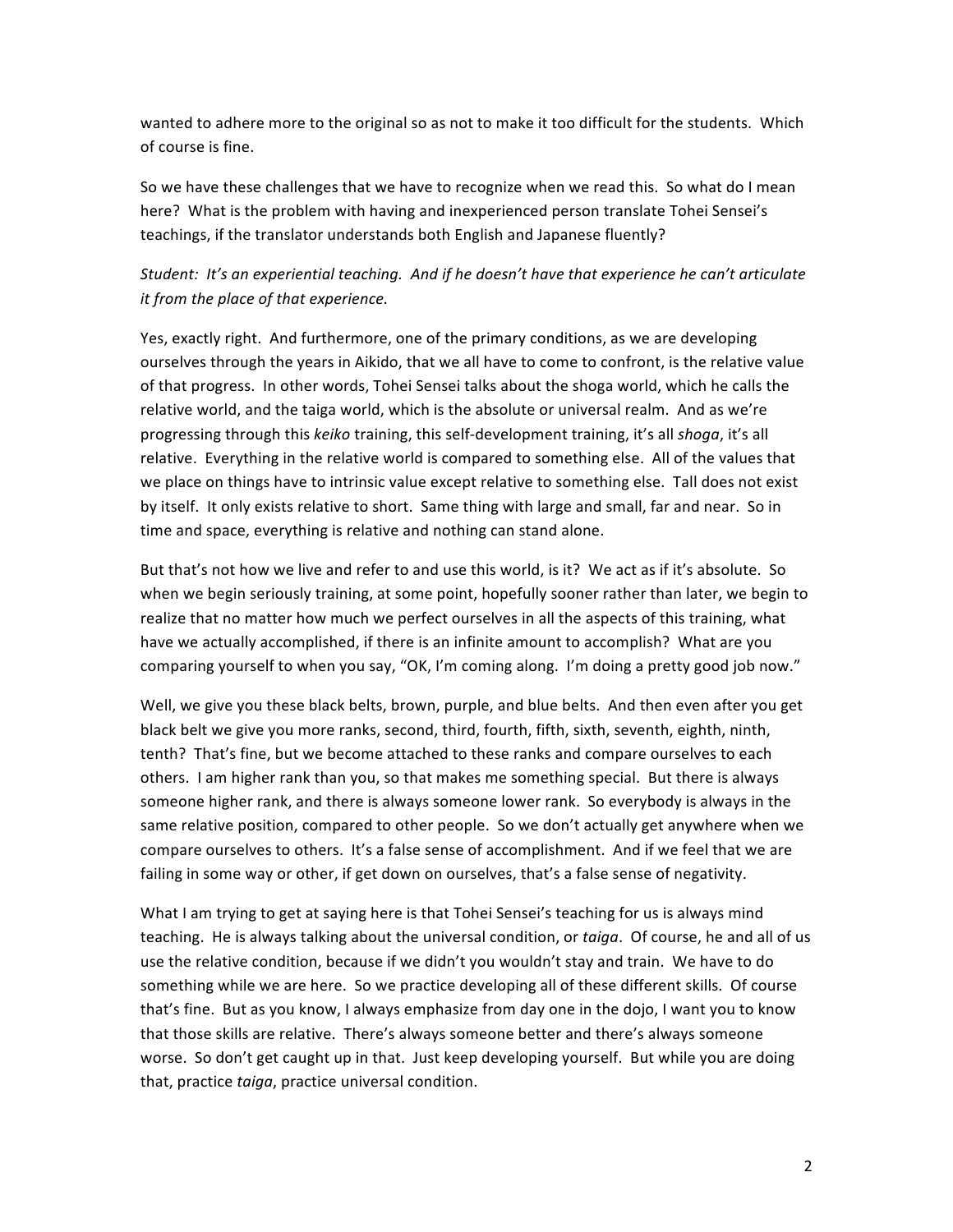And sure enough, the first thing that Tohei Sensei says in Our Motto, is:

Let us have a universal mind that loves and protects all creation and helps all things grow and develop. To unify our mind and body and become one with the universe is the ultimate purpose *of our study.*

The Four Major Principles to Unify Mind and Body:

- *1) Keep One Point.*
- *2) Relax Completely.*
- *3) Keep Weight Underside.*
- *4) Extend Ki.*

What does he actually mean here? Does he mean that you cannot possibly become one with the universe except "ultimately?" This, to me, means "much later," definitely no right now. That's the feeling I get when I read this. OK? But he didn't necessarily say that. This is a translation. This is what we have to deal with. Who ever sat down and translated this, and it is not his or her fault necessarily, we need to recognize that they were living in and conscious of a shoga or relative world. And that was it at that point. They hadn't been training long enough to get to the point of recognizing that the whole point is to live in *shugyo*, or to live in universal mind, indicated by these Four Basic Principles, all the time from day one. Of course, that is very difficult to recognize and even more difficult to do. But it is possible, and it is accessible now. And if the teacher tells you that it can only be achieved many long years later, maybe ten lifetimes from now, then what is the purpose of the training. No, the purpose of your training is to wake up now, today, and to practice that shift into the awake state over and over and over.

This is the purpose, what Tohei Sensei means by, the purpose of our training to become one with the universe. Well, we are one with the universe already. Of course, you may think you aren't, because it may feel so separate. It feels like you are over there and I am over here. That's what our senses tell us. But that's actually not the case. And you don't have to wait until you are black belt to have the experience of that. You all know that, at least most of you.

This experience does indeed deepen with our capacity to be in this shift, this state of awareness. So we practice this through Ki Breathing, Ki Meditation, classes, etc. to strengthen that capacity. That is the only way this makes sense to me.

And just before I open it up to questions, I can't of course let this opportunity to go by without saying something about the Four Basic Principles. Again, they were translated as actions, like commands: Keep One Point, Keep Weight Underside, Relax Completely, Extend Ki. Actually they are not verbs. They are nouns. They are descriptions of a state of being, which taken all together, we call "Mind/Body Unification."

So I would much prefer to say "One Point, Completely Relaxed, Weight Underside, Ki Extends." And in fact, that is basically what it already says in the Japanese. "*Ki o dasu*" means in English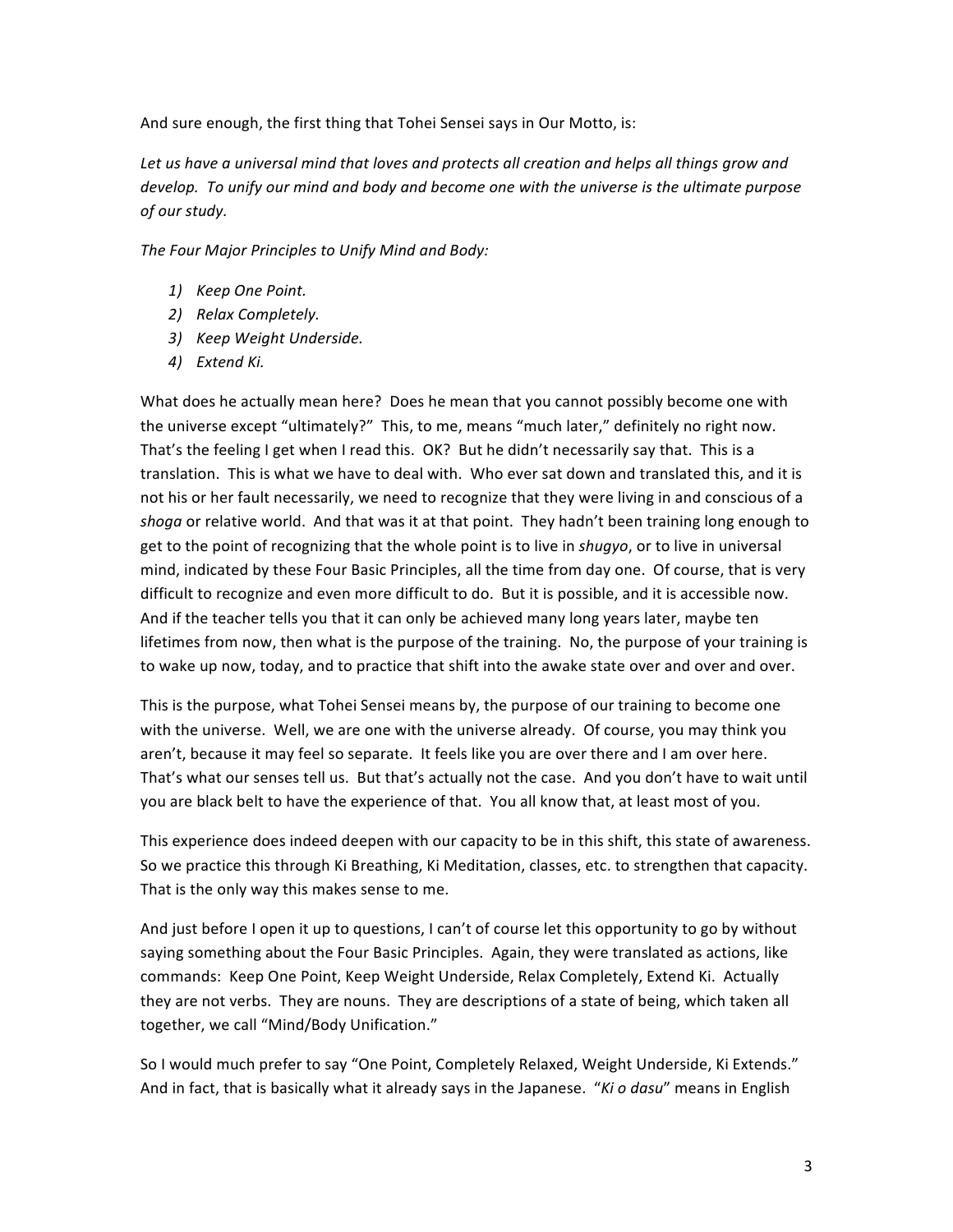"Ki Extends," not "you extend Ki." Tohei Sensei says "Ki o dasu," meaning "wake up to the fact that Ki is extending," no "please push out your Ki," which is a popular notion.

So that is some of my take on Our Motto. Now I'd like to open it up to comments or questions from others.

Student: Sensei could we hear Sayaka read it in Japanese?

Sure. 

(Sayaka reads Our Motto in Japanese.)

Do you notice that the Four Basic Principles in Japanese are long sentences?

Student: Yes. That "chikara o kanzen ni nuku" means to throw away all of your power?

Yes. That's what was originally translated as "Relax Completely." So it's kind of enlightening to hear it in Japanese, yeah? Thank you, Sayaka.

Student: Why, even after it was re-written, does it still say that the purpose of our study is to *become something than we are now, as apposed to realizing that we are already one with the universe? I* notice that wasn't corrected. Is it because this is easier to understand?

That's a good question, and that same question is going to come up again and again as we go through all of these *Shokushu*. All of these can be taken in two ways, so to speak; the shoga way or maybe in a more absolute way. But the surface explanation that of what we read here seems very relative.

"Please be kind to other people." Well, this is good advice for all of us that are living together on earth in this relative condition. Most every student that comes along is living exclusively in that condition, perhaps even many years after beginning to train. I'm sure Tohei Sensei wants to speak directly to that. What I'm saying here is that there is a much deeper, universal meaning underneath this teaching and the more time you spend with him, in fact even reading any of his writings, the more you begin to understand that that was for one level, but that there is a much deeper level that he was attempting to get across to us. This deeper level is very difficult to speak about directly, and still have students that see things only in terms of time and space, relative. It's very difficult to speak to those trapped in the relative mind state from a position of the universal. I think Tohei Sensei was very keenly aware of that. Shaner Sensei and I took a lot of the relative talk out of the Shokushu, and I know Tohei Sensei didn't agree, because he didn't make those recommended changes.

Let's face it, the Bible, even the Buddhist sutras are all that same way. There is a surface meaning that you can take that will encourage you and keep you training to greater selfimprovement. But sooner or later, as my first teacher told me, if you study the Bible, you will find within it instructions to burn it. But it might take a number of years to see that, and during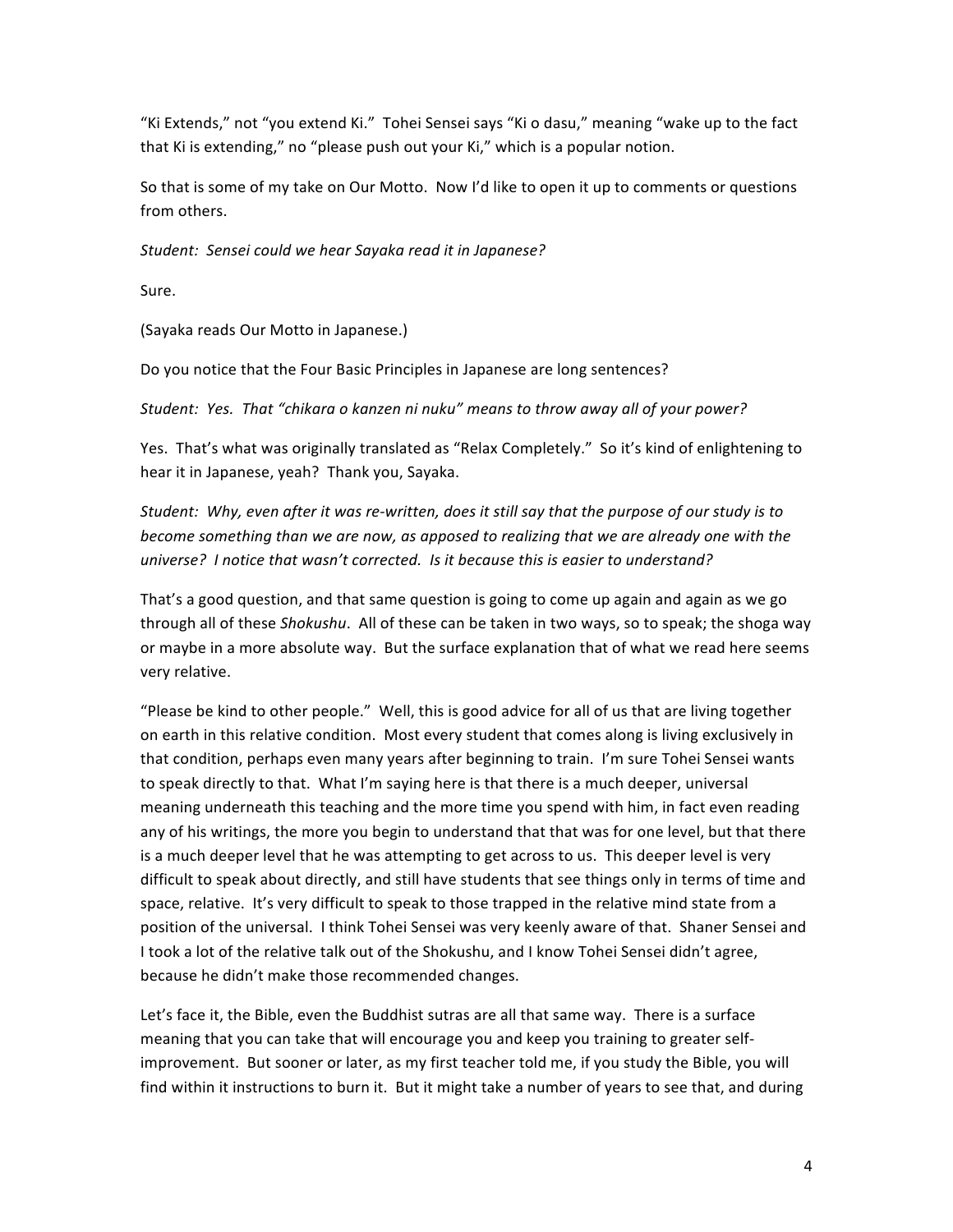those years you need it to guide you. During those years we need to have relative teaching in the dojo, relative teaching, how to move, how to breathe, how to sit, how to cut *bokken*.

This question came up when I was teaching in Russia last fall. Someone was asking about the *Shokushu* entitled "*Intoku*." They wanted to take its meaning as literal, "sew good and the harvest will be good, sew evil and reap evil." Somehow they thought that must mean that if you sew good you will get wealthy and live a long and healthy life, and if you are not nice to people then you will get smited, lose all your money and die soon. I was trying to help them understand that, yes, to some degree, it is certainly better to be nice than to me cruel. But that is not really the deepest meaning of this *Intoku*.

#### Student: That idea of a punishing God is a really old and deep one.

Yes, this comes from the ancient idea of a "smiting God" which continues to be a very heavy part of eastern and western religious philosophy to this day. We cannot have fundamentalist religious practices without this idea. And this is not really foreign to any of us. Just about everybody who comes through the door of the dojo carries this sort of myth of the smiting God with them, from their youth. It is for this reason that one of the things we do in Aikido is address that myth directly, experientially, so that we can see for ourselves that is not actually how it is. It may be a powerful idea useful for controlling others, but that's simply not what the actual experience is like, when we look very closely at it. If we do, then we start to see the world in a different way, relate in a different way. We tend to drop unreasonable expectations, so things that really upset us in the past, just don't upset us so much any more. We can still remember and understand. We can still see the judgment over there. We may still not like some of that, but that is all relative.

Living in universal awareness, equanimity, compassion is not some mysterious state. You have all experienced this and will continue to do so. You just don't notice because our habit is to be so self-involved. The process of practicing is for that shift to happen over and over again. So from day one, if we are practicing, this teaches us to be less self-involved and more and more universal in our view.

Student: In your talk you alluded to the collapsing of the concepts of time and space. So where is Ki extending if there is no time or space. Because in the experience of One Point, I'm and over *there and you over there, you don't have One Point and I don't have One Point. There is only One Point. So there is no special dimension.*

Where is that One Point?

Student: Everywhere.

So where do you see it going.

*Student: From nowhere to everywhere.*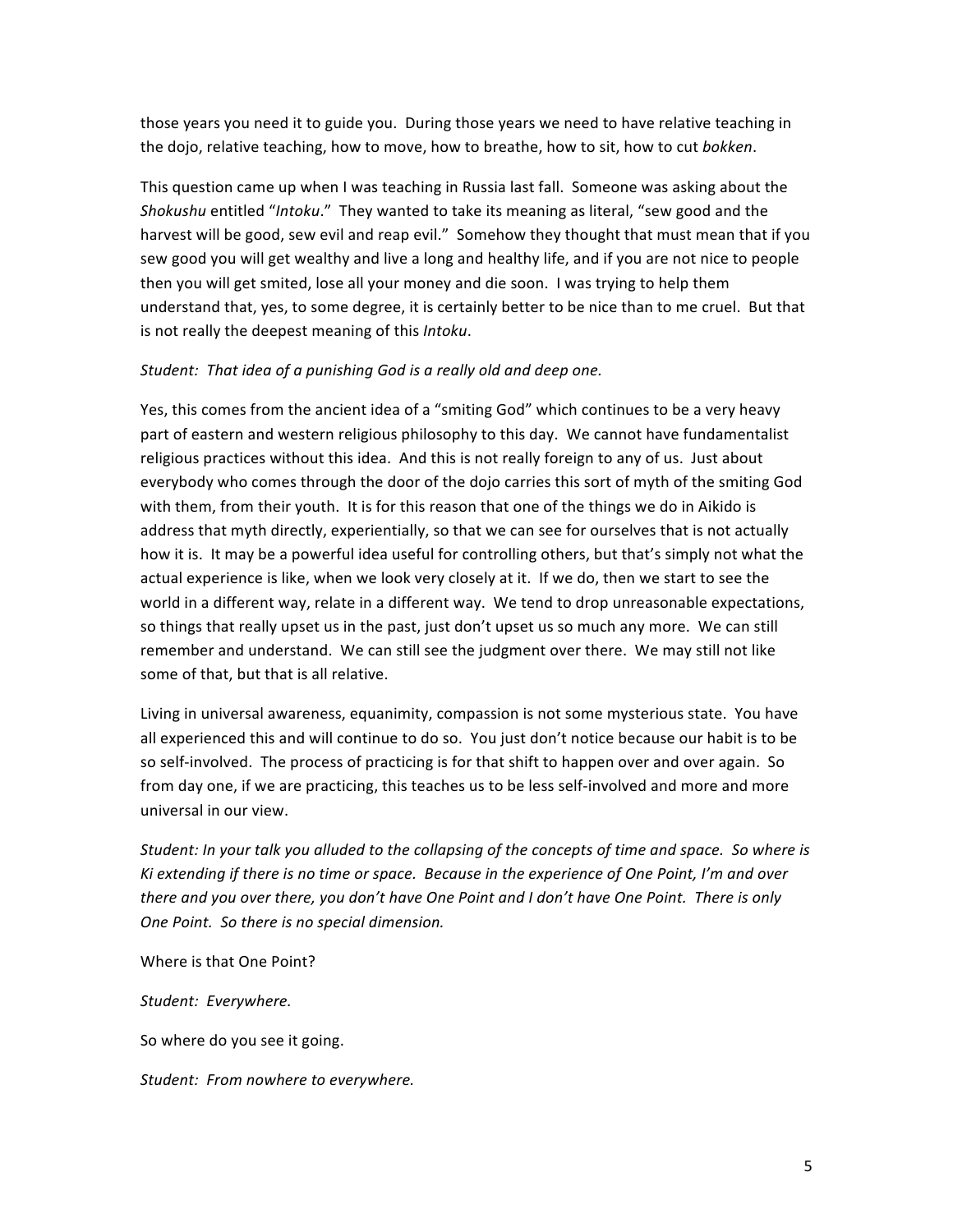You know, the wonderful scroll that Suzuki Sensei gave me many years ago that's in my meditation room, says "Masa katsu a gatsu kachi haya bi." That translates as "true victory over self transcends time and space," or "is beyond time and space." "True victory over the self" meaning self as we were talking about it a moment ago, self-obsession. True victory over that self-obsession takes us beyond time and space. Because the whole experience of self, me over here as separate from you over there, depends upon time and space.

So these Four Basic Principles are basically designed as a transitional phase. I always like to call the One Point as the "gateway" between shoga and taiga.

## Student: So time and space is shoga.

Yes. Time and space, the relative world, is referred to by Tohei Sensei as *shoga*. And taiga is the universal awareness that is beyond time and space, or transcends time and space.

# Student: OK, so that clarifies it for me.

Of course, there are levels and levels, like in the ten ox herding pictures. In other words, in the beginning, we are locked into shoga, to a relative state of mind. And when we begin to experience these principles, One Point, Complete Relaxation throwing away all of our power, true Weight Underside and Ki Extending, when we begin to have that experience that the *shogg* world drops away, at least for a while. But we have to be able to find our way home at the end of the day without GPS. We need to know how to speak. That scientist that had a stroke was experiencing *taiga*. She describes it beautifully. She was fully in *taiga*, but she couldn't function. She couldn't remember a phone number, she couldn't even dial a phone. She couldn't do anything in the relative condition, in her body, though she could move just fine. So that has to come back.

In the traditional teaching it's called the dual world, which is the *shoga* or relative world, and the non-dual which is taiga, but exclusively taiga, and then the final stage in the ox herding pictures and in traditional teaching, is called dual/non-dual, both at the same time. And even Hameed Ali in the Diamond teaching speaks about this. You have to be careful that you don't leave something behind. Everything has to be subsumed. Everything has to be integrated. What Tohei Sensei calls "*iki teiru*," "living like completely." Is everything all at once. It is not living in cave, or in some exalted state where you can't walk, or eat, or talk, or laugh, or cry. So that is a really important part of our practice.

One of the reasons I love Aikido practice so much, and Tohei Sensei was so adamant about making sure we understood, is that it is all together. So there is no excuse to hang out in *shoga* any longer than you have.

Student: Sensei, I see that value in that, of course, and it helps a lot. But I am still feeling like it *hinders* me to think of "Keeping" One Point. When I start thinking about that, how to do that, what it means, etc. it gets in the way. I'm always trying to fix things up. I don't really know how